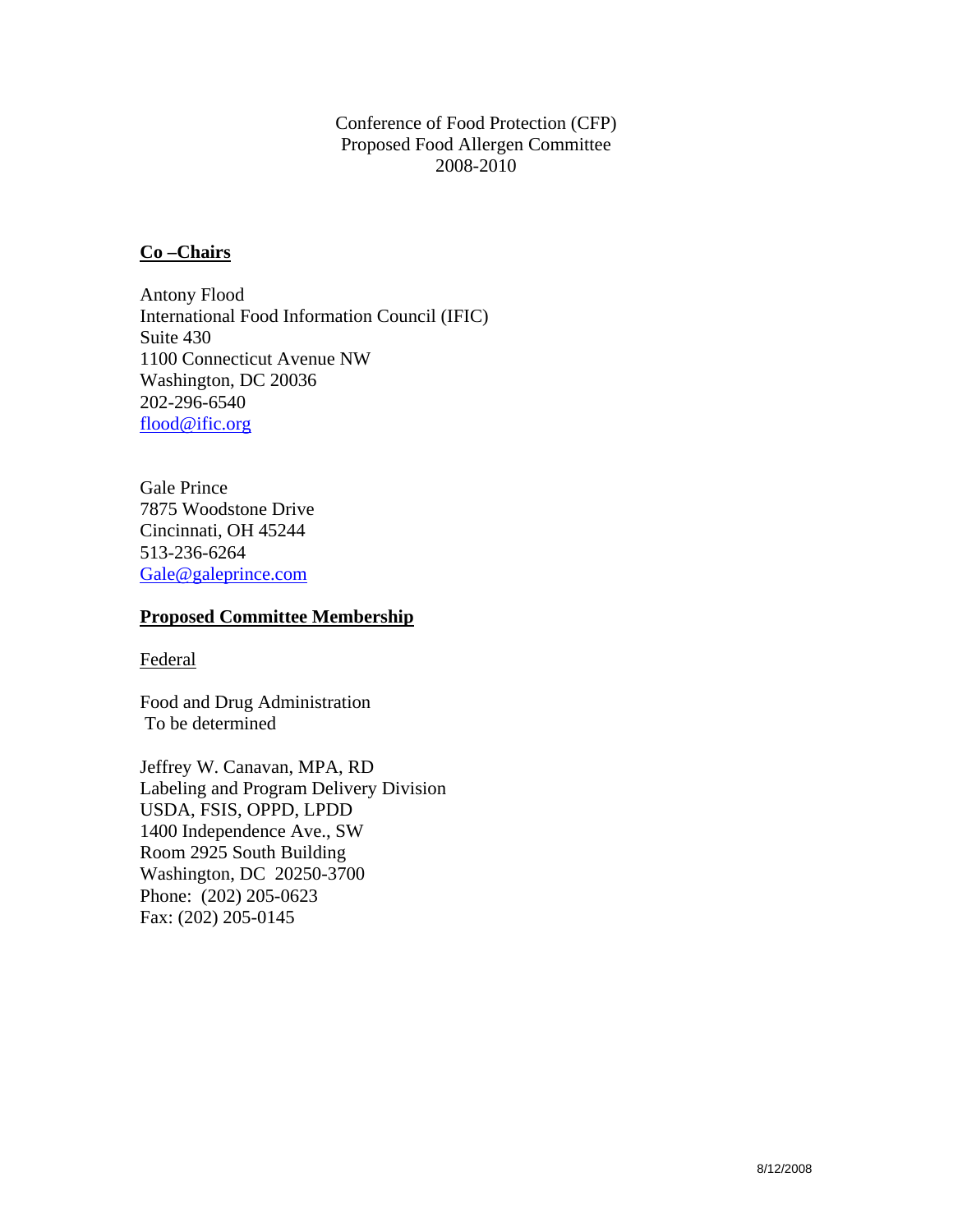#### State

David J. Read Minnesota Department of Agriculture 625 Robert Street North St. Paul, MN 55155-2538 651-201-6596 [David.read@state.mn.us](mailto:David.read@state.mn.us)

Steven Moris Kansas Department of Agriculture 109 SW  $9<sup>th</sup>$  Street Topeka, KS 66612-1215 [smoris@kda.state.ks.us](mailto:smoris@kda.state.ks.us)

Pamela Miles Virginia Department of Agriculture and Consumer Services Room 349 102 Governor Street Richmond, VA 232219 804-786-0412 [Pamela.miles@vdacs.virginia.gov](mailto:Pamela.miles@vdacs.virginia.gov)

Carolyn Bombet Louisiana Department of Health and Hospitals Box 10 628 N.  $4^{\text{th}}$  Street Baton Rouge, LA 70802 225-342-7779 [cbombet@dhh.la.gov](mailto:cbombet@dhh.la.gov)

#### Local

Robert Jue Central District Health Department 707 N. Armstrong Place Boise, ID 83704-2628 208-327-8523 [rjue@cdhd.idaho.gov](mailto:rjue@cdhd.idaho.gov)

Cassandra Mitchell-Baker Fairfax County Health Department Suite 111 10777 Main Street Fairfax, VA 22030 703-246-8438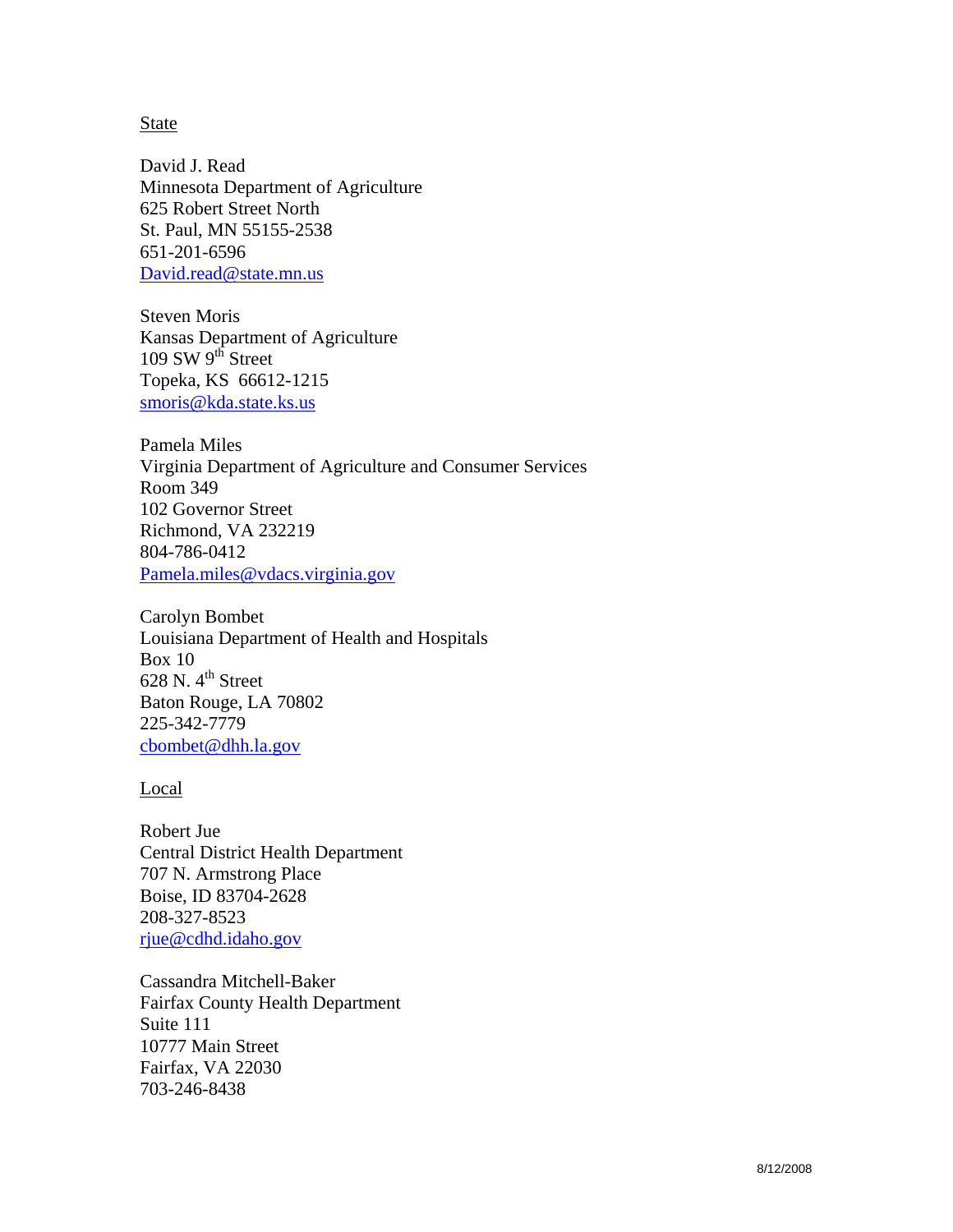### [Cassandra.mitchell@fairfaxcounty.gov](mailto:Cassandra.mitchell@fairfaxcounty.gov)

Brain W. Hirsch Summit County General Health District 1100 Graham Road Circle Stow, OH 44224 330-926-5653 [bhirsch@schd.org](mailto:bhirsch@schd.org)

### Industry

Food Service Sheila Weiss National Restaurant Association 1200  $17<sup>th</sup>$  Street, NW Washington, DC 20036-3097 202973-3668 [sweiss@dineout.org](mailto:sweiss@dineout.org)

Thomas M. Foegle Brinker International Suite 3105 6700 LBJ Freeway Dallas, TX 75240 972-770-1745 [Tom.foegle@brinker.com](mailto:Tom.foegle@brinker.com)

Scott Brooks Yum Brands 669 Long Meadow Spring Branch, TX 78070 502-874-2501 [Scott.brooks@yum.com](mailto:Scott.brooks@yum.com)

Keith Jackson Potbelly Sandwich Works  $24<sup>th</sup>$  Floor Merchandise Mart Chicago, Il 60654 312-475-3854 [Kieth.jackson@potbelly.com](mailto:Kieth.jackson@potbelly.com)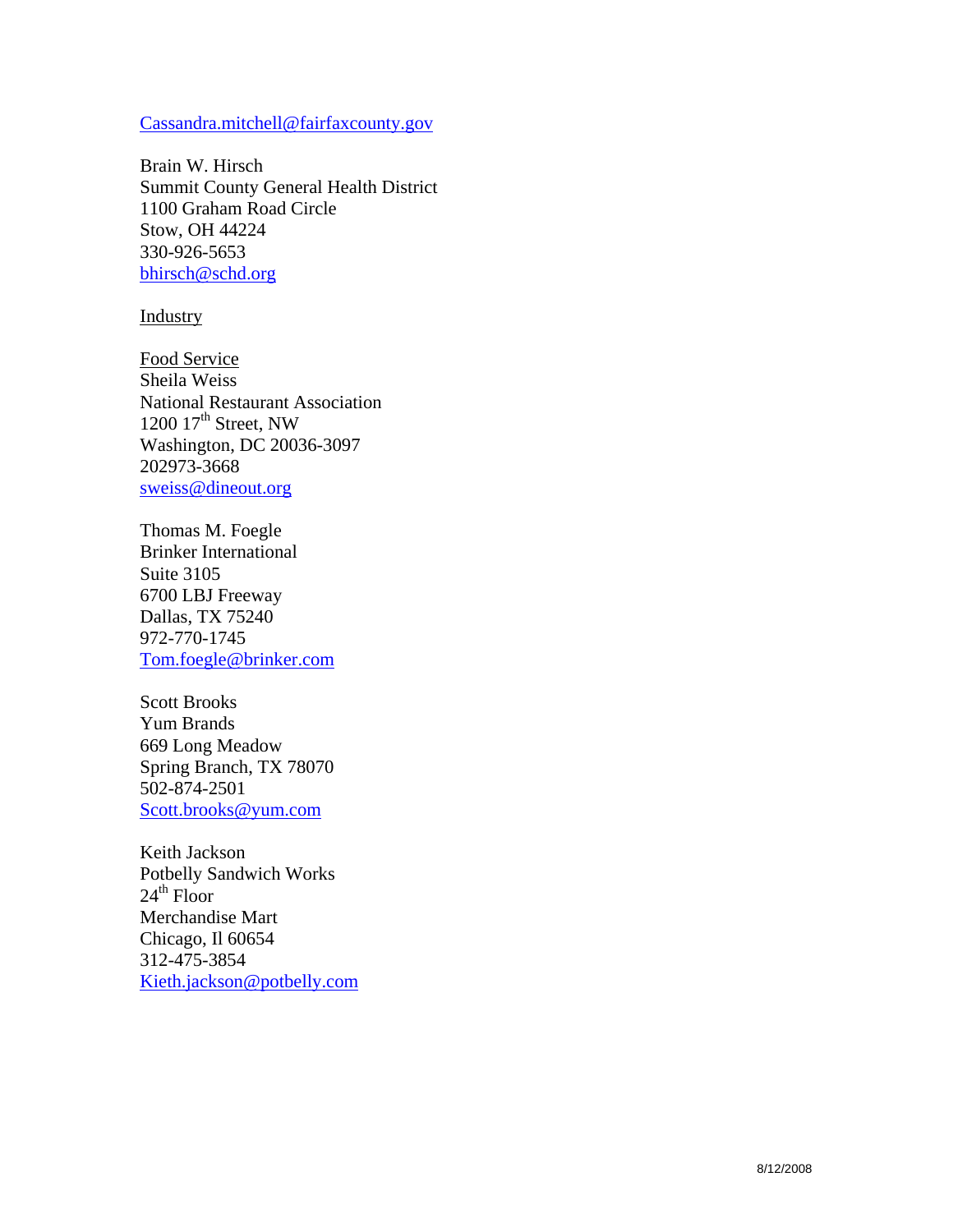### **Retail**

Larry Kohl Food Marketing Institute Suite 800 2345 Crystal Drive Arlington, VA 22202-4801 202-220-0659 [lkohl@fmi.org](mailto:lkohl@fmi.org)

Cas Tryba Big Y Foods 2145 Roosevelt Ave. Springfield, MA 01102-7840 413-504-4450 [tryba@bigy.com](mailto:tryba@bigy.com)

Todd Rossow Publix Super Markets, Inc. P.O. Box 32024 Lakeland, FL 33802 863-688-1188 [todd.rossow@publix.com](mailto:todd.rossow@publix.com)

Convenience Stores

Charles E. McGuffey 7-Eleven, Inc. 1626 S. Greenstone Lane Duncanville, TX 75137 972-828-6844 [Cmcguf01@7-11.com](mailto:Cmcguf01@7-11.com)

# **Manufacturing**

Grocery Manufacturers To be determined

Robert Grottenthaler Titterington's Baking Company 48 Cummings Park Woburn, MA 01801 781-938-7600 [bgrotten@titteringtons.com](mailto:bgrotten@titteringtons.com)